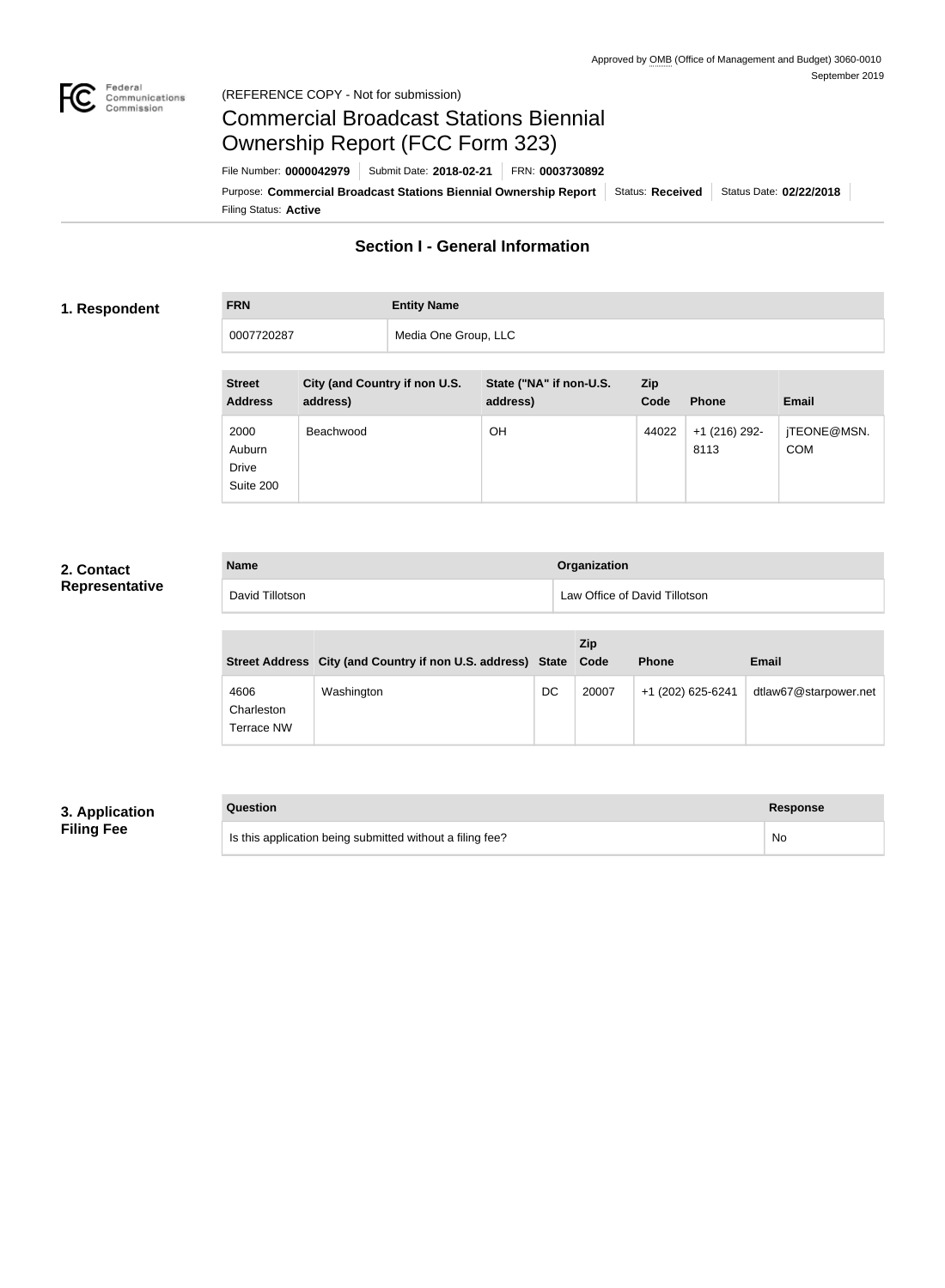| <b>Fees</b> | <b>Application Type</b> | <b>Form Number</b> | <b>Fee Code</b> | Quantity | <b>Fee Amount</b> | <b>Subtotal</b> |
|-------------|-------------------------|--------------------|-----------------|----------|-------------------|-----------------|
|             | Biennial                | Form 323           | <b>MAR</b>      | 4.       | 85                | \$770.00        |
|             |                         |                    |                 |          | Total             | \$770.00        |

# **4. Nature of Respondent**

| (a) Provide the following information about the Respondent: |                                         |                           |
|-------------------------------------------------------------|-----------------------------------------|---------------------------|
|                                                             | <b>Relationship to stations/permits</b> | Licensee                  |
|                                                             | <b>Nature of Respondent</b>             | Limited liability company |

**(b) Provide the following information about this report:**

| <b>Purpose</b> | Biennial                                                                                                                                                                               |
|----------------|----------------------------------------------------------------------------------------------------------------------------------------------------------------------------------------|
| "As of" date   | 10/01/2017                                                                                                                                                                             |
|                | When filing a biennial ownership report or validating<br>and resubmitting a prior biennial ownership report, this<br>date must be Oct. 1 of the year in which this report is<br>filed. |

#### **5. Licensee(s) and Station(s)**

#### **Respondent is filing this report to cover the following Licensee(s) and station(s):**

| Licensee/Permittee Name | <b>FRN</b> |
|-------------------------|------------|
| Media One Group, LLC    | 0007720287 |

| Fac. ID No. | <b>Call Sign</b> | <b>City</b>          | <b>State</b> | <b>Service</b> |
|-------------|------------------|----------------------|--------------|----------------|
| 7819        | WZOO-FM          | <b>EDGEWOOD</b>      | <b>OH</b>    | <b>FM</b>      |
| 29919       | <b>WWSE</b>      | <b>JAMESTOWN</b>     | NY           | <b>FM</b>      |
| 29922       | <b>WJTN</b>      | <b>JAMESTOWN</b>     | <b>NY</b>    | AM             |
| 39622       | WQFX-FM          | <b>RUSSELL</b>       | <b>PA</b>    | <b>FM</b>      |
| 54565       | <b>WFUN</b>      | <b>ASHTABULA</b>     | OH           | AM             |
| 54566       | WREO-FM          | <b>ASHTABULA</b>     | <b>OH</b>    | <b>FM</b>      |
| 61162       | <b>WQGR</b>      | <b>NORTH MADISON</b> | <b>OH</b>    | <b>FM</b>      |
| 65591       | <b>WHUG</b>      | <b>JAMESTOWN</b>     | <b>NY</b>    | <b>FM</b>      |
| 65592       | <b>WKSN</b>      | <b>JAMESTOWN</b>     | NY           | AM             |
| 76320       | WFXJ-FM          | NORTH KINGSVILLE     | OH           | <b>FM</b>      |
| 87818       | <b>WYBL</b>      | <b>ASHTABULA</b>     | OH           | <b>FM</b>      |

# **Section II – Biennial Ownership Information**

**1. 47 C.F.R. Section 73.3613 and Other Documents**

Licensee Respondents that hold authorizations for one or more full power television, AM, and/or FM stations should list all contracts and other instruments set forth in 47 C.F.R. Section 73.3613(a) through (c) for the facility or facilities listed on this report. In addition, attributable Local Marketing Agreements (LMAs) and attributable Joint Sales Agreements (JSAs) must be disclosed by the licensee of the brokering station on its ownership report. If the agreement is an attributable LMA, an attributable JSA, or a network affiliation agreement, check the appropriate box. Otherwise, select "Other." Non-Licensee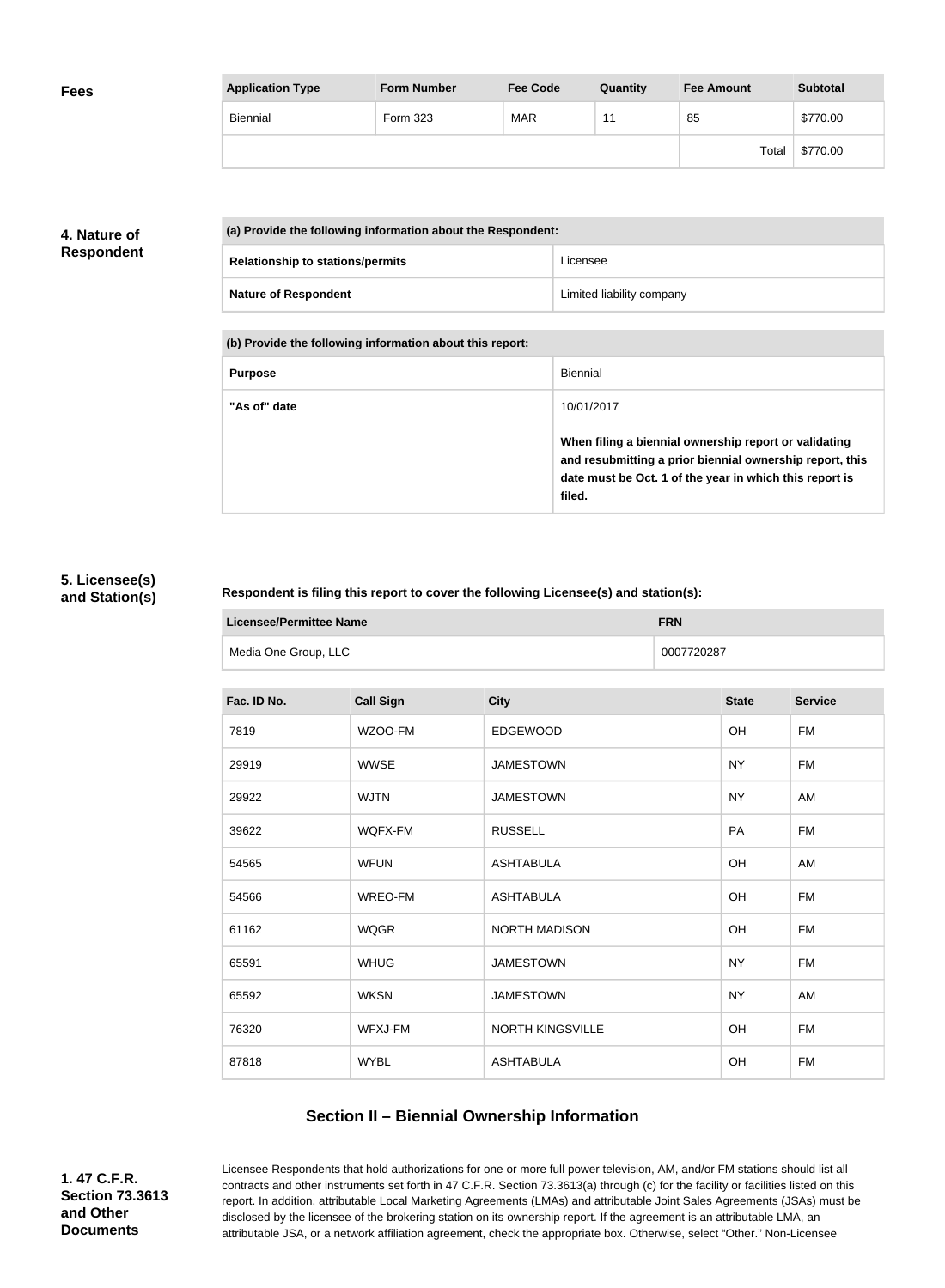Respondents, as well as Licensee Respondents that only hold authorizations for Class A television and/or low power television stations, should select "Not Applicable" in response to this question.

Not Applicable.

#### **2. Ownership Interests**

**(a)** Ownership Interests. This Question requires Respondents to enter detailed information about ownership interests by generating a series of subforms. Answer each question on each subform. The first subform listing should be for the Respondent itself. If the Respondent is not a natural person, also list each of the officers, directors, stockholders, non-insulated partners, non-insulated members, and any other persons or entities with a direct attributable interest in the Respondent pursuant to the standards set forth in 47 C.F.R. Section 73.3555. (A "direct" interest is one that is not held through any intervening companies or entities.) List each interest holder with a direct attributable interest in the Respondent separately.

Leave the percentage of total assets (Equity Debt Plus) field blank for an interest holder unless that interest holder has an attributable interest in the Respondent solely on the basis of the Commission's Equity Debt Plus attribution standard, 47 C.F.R. Section 73.3555, Note 2(i).

In the case of vertical or indirect ownership structures, list only those interests in the Respondent that also represent an attributable interest in the Licensee(s) for which the report is being submitted.

Entities that are part of an organizational structure that includes holding companies or other forms of indirect ownership must file separate ownership reports. In such a structure do not report, or file a separate report for, any interest holder that does not have an attributable interest in the Licensee(s) for which the report is being submitted.

Please see the Instructions for further detail concerning interests that must be reported in response to this question.

The Respondent must provide an FCC Registration Number for each interest holder reported in response to this question. Please see the Instructions for detailed information and guidance concerning this requirement.

| <b>Ownership Information</b>                                                                                                     |                                                         |                      |                            |  |
|----------------------------------------------------------------------------------------------------------------------------------|---------------------------------------------------------|----------------------|----------------------------|--|
| <b>FRN</b>                                                                                                                       | 0007720287                                              |                      |                            |  |
| <b>Entity Name</b>                                                                                                               | Media One Holdings, LLC                                 |                      |                            |  |
| <b>Address</b>                                                                                                                   | PO Box                                                  |                      |                            |  |
|                                                                                                                                  | <b>Street 1</b>                                         | 2000 Auburn Drive    |                            |  |
|                                                                                                                                  | <b>Street 2</b>                                         | Suite 200            |                            |  |
|                                                                                                                                  | <b>City</b>                                             | Beachwood            |                            |  |
|                                                                                                                                  | State ("NA" if non-U.S.<br>address)                     | OH                   |                            |  |
|                                                                                                                                  | <b>Zip/Postal Code</b>                                  | 44022                |                            |  |
|                                                                                                                                  | Country (if non-U.S.<br>address)                        | <b>United States</b> |                            |  |
| <b>Listing Type</b>                                                                                                              | Respondent                                              |                      |                            |  |
| <b>Positional Interests</b><br>(check all that apply)                                                                            | Respondent                                              |                      |                            |  |
| <b>Tribal Nation or Tribal</b><br><b>Entity</b>                                                                                  | Interest holder is not a Tribal nation or Tribal entity |                      |                            |  |
| <b>Interest Percentages</b><br>(enter percentage values                                                                          | Voting                                                  | 0.0%                 | <b>Jointly Held?</b><br>No |  |
| from 0.0 to 100.0)                                                                                                               | <b>Equity</b>                                           | 0.0%                 |                            |  |
|                                                                                                                                  | <b>Total assets (Equity Debt</b><br>Plus)               | 0.0%                 |                            |  |
| Does interest holder have an attributable interest in one or more broadcast stations<br>No<br>that do not appear on this report? |                                                         |                      |                            |  |
|                                                                                                                                  |                                                         |                      |                            |  |

**Ownership Information**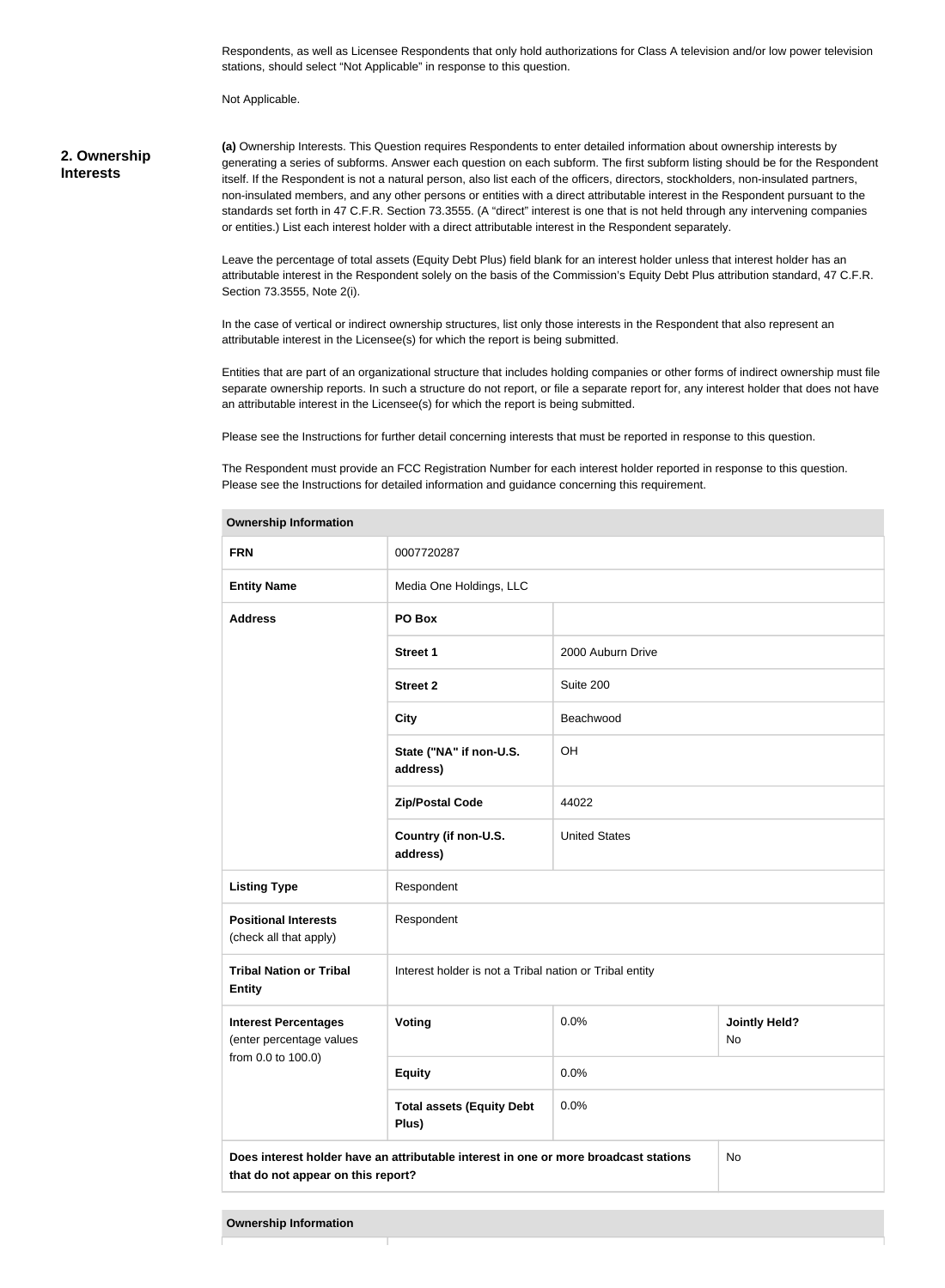| <b>FRN</b>                                                   | 0019234921                                                                           |                        |                            |  |
|--------------------------------------------------------------|--------------------------------------------------------------------------------------|------------------------|----------------------------|--|
| <b>Name</b>                                                  | James T. Embrescia                                                                   |                        |                            |  |
| <b>Address</b>                                               | PO Box                                                                               |                        |                            |  |
|                                                              | <b>Street 1</b>                                                                      | 200 Auburn Drive       |                            |  |
|                                                              | <b>Street 2</b>                                                                      | Suite 200              |                            |  |
|                                                              | <b>City</b>                                                                          | Beachwood              |                            |  |
|                                                              | State ("NA" if non-U.S.<br>address)                                                  | OH                     |                            |  |
|                                                              | <b>Zip/Postal Code</b>                                                               | 44022                  |                            |  |
|                                                              | Country (if non-U.S.<br>address)                                                     | <b>United States</b>   |                            |  |
| <b>Listing Type</b>                                          | <b>Other Interest Holder</b>                                                         |                        |                            |  |
| <b>Positional Interests</b><br>(check all that apply)        | LC/LLC/PLLC Member, Other - LLC Manager                                              |                        |                            |  |
| Citizenship, Gender,                                         | <b>Citizenship</b>                                                                   | <b>US</b>              |                            |  |
| <b>Ethnicity, and Race</b><br><b>Information (Natural</b>    | Gender                                                                               | Male                   |                            |  |
| Persons Only)                                                | <b>Ethnicity</b>                                                                     | Not Hispanic or Latino |                            |  |
|                                                              | Race                                                                                 | White                  |                            |  |
| <b>Interest Percentages</b><br>(enter percentage values      | <b>Voting</b>                                                                        | 85.7%                  | <b>Jointly Held?</b><br>No |  |
| from 0.0 to 100.0)                                           | <b>Equity</b>                                                                        | 22.0%                  |                            |  |
|                                                              | <b>Total assets (Equity Debt</b><br>Plus)                                            | 22.0%                  |                            |  |
| that do not appear on this report?                           | Does interest holder have an attributable interest in one or more broadcast stations |                        | <b>No</b>                  |  |
|                                                              |                                                                                      |                        |                            |  |
| interests, not reported in this filing are non-attributable. | (b) Respondent certifies that any interests, including equity, financial, or voting  |                        | Yes                        |  |

If "No," submit as an exhibit an explanation.

| (c) Does the Respondent or any reported interest holder<br>hold an attributable interest in any newspaper entities in<br>the same market as any station for which this report is<br>filed, as defined in 47 C.F.R. Section 73.3555?                                                                 | No. |
|-----------------------------------------------------------------------------------------------------------------------------------------------------------------------------------------------------------------------------------------------------------------------------------------------------|-----|
| If "Yes," provide information describing the interest(s), using<br>EITHER the subform OR the spreadsheet option below.<br>Respondents with a large number (50 or more) of entries to<br>submit should use the spreadsheet option.                                                                   |     |
| NOTE: Spreadsheets must be submitted in a special XML<br>Spreadsheet format with the appropriate structure that is<br>specified in the documentation. For instructions on how to<br>use the spreadsheet option to complete this question<br>(including templates to start with), please Click Here. |     |
|                                                                                                                                                                                                                                                                                                     |     |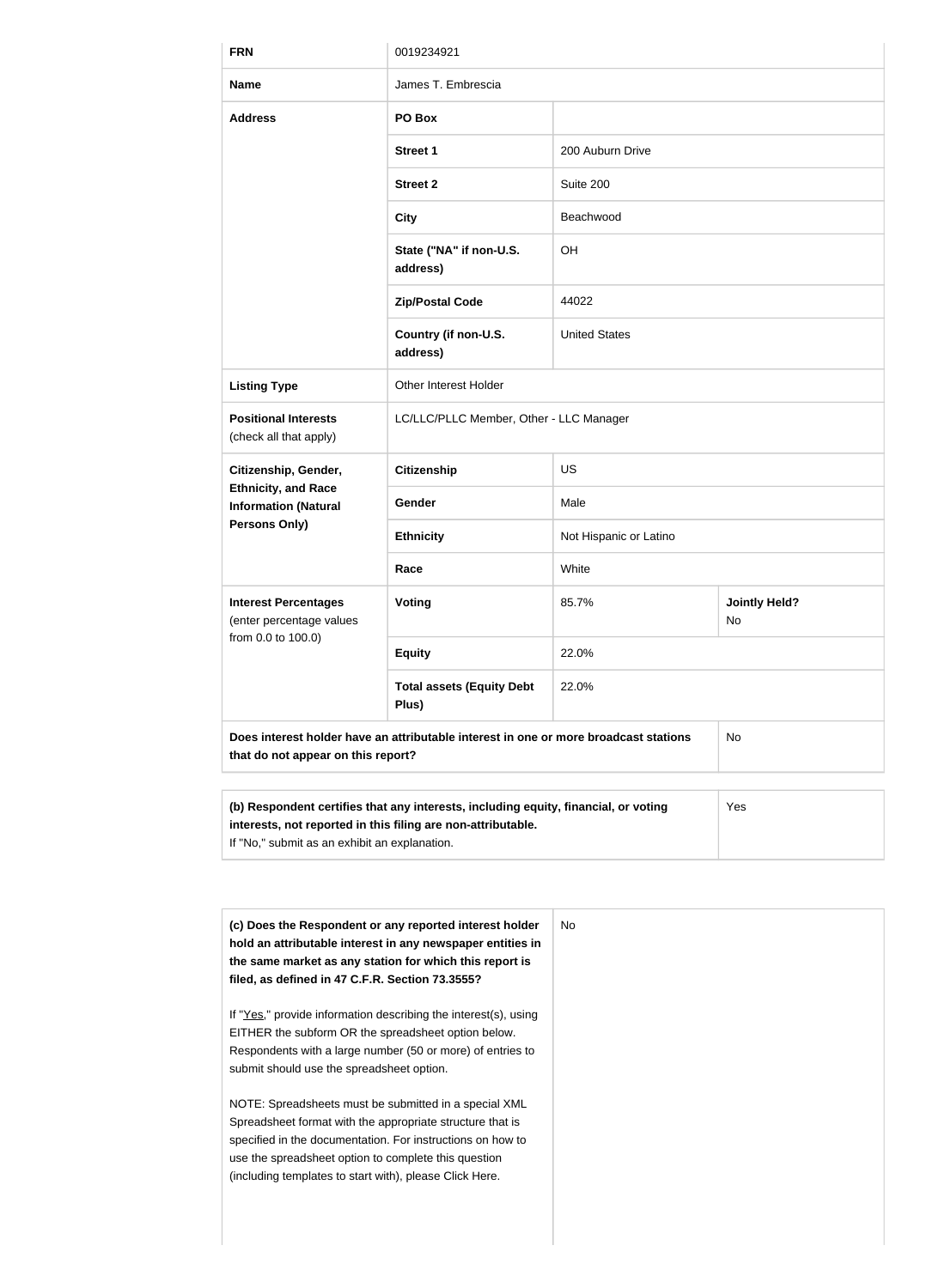| If using the subform, leave the percentage of total assets     |
|----------------------------------------------------------------|
| (Equity Debt Plus) field blank for an interest holder unless   |
| that interest holder has an attributable interest in the       |
| newspaper entity solely on the basis of the Commission's       |
| Equity Debt Plus attribution standard, 47 C.F.R. Section       |
| 73.3555, Note 2(i). If using an XML Spreadsheet, enter "NA"    |
| into the percentage of total assets (Equity Debt Plus) field   |
| for an interest holder unless that interest holder has an      |
| attributable interest in the newspaper entity solely on the    |
| basis of the Commission's Equity Debt Plus attribution         |
| standard.                                                      |
|                                                                |
| The Respondent must provide an FCC Registration Number         |
| for each interest holder reported in response to this          |
| question. Please see the Instructions for detailed information |
| and guidance concerning this requirement.                      |

**(d) Are any of the individuals listed as an attributable interest holder in the Respondent married to each other or related to each other as parentchild or as siblings?** No

No

If "Yes," provide the following information for each such the relationship.

**(e) Is Respondent seeking an attribution exemption for any officer or director with duties wholly unrelated to the Licensee(s)?**

If "Yes," complete the information in the required fields and submit an Exhibit fully describing that individual's duties and responsibilities, and explaining why that individual should not be attributed an interest.

#### **3. Organizational Chart (Licensees Only)**

Attach a flowchart or similar document showing the Licensee's vertical ownership structure including the Licensee and all entities that have attributable interests in the Licensee. Licensees with a single parent entity may provide a brief explanatory textual Exhibit in lieu of a flowchart or similar document. Licensees without parent entities should so indicate in a textual Exhibit.

#### **Non-Licensee Respondents should select "N/A" in response to this question.**

Respondent has no attributable parent entity

#### **Section III - Certification**

| <b>Certification</b> |  |  |  |  |  |
|----------------------|--|--|--|--|--|
|----------------------|--|--|--|--|--|

| <b>Section</b>                  | Question                                                                                                                                                                                                                                                                                                                    | <b>Response</b>                                                                                                                                              |
|---------------------------------|-----------------------------------------------------------------------------------------------------------------------------------------------------------------------------------------------------------------------------------------------------------------------------------------------------------------------------|--------------------------------------------------------------------------------------------------------------------------------------------------------------|
| <b>Authorized Party to Sign</b> | <b>WILLFUL FALSE STATEMENTS ON</b><br>THIS FORM ARE PUNISHABLE BY<br>FINE AND/OR IMPRISONMENT (U.S.<br>CODE, TITLE 18, SECTION 1001), AND<br>/OR REVOCATION OF ANY STATION<br>LICENSE -- OR CONSTRUCTION<br>PERMIT (U.S. CODE, TITLE 47,<br>SECTION 312(a)(1)), AND/OR<br>FORFEITURE (U.S. CODE, TITLE 47,<br>SECTION 503). |                                                                                                                                                              |
| <b>Certification</b>            | I certify that I have examined this report<br>and that to the best of my knowledge and<br>belief, all statements in this report are<br>true, correct and complete.                                                                                                                                                          | <b>Official Title: Manager</b><br>Exact Legal Title or Name of Respondent:<br><b>Media One Holdings, LLC</b><br>Name: James T Embrescia<br>Phone: 4402487116 |